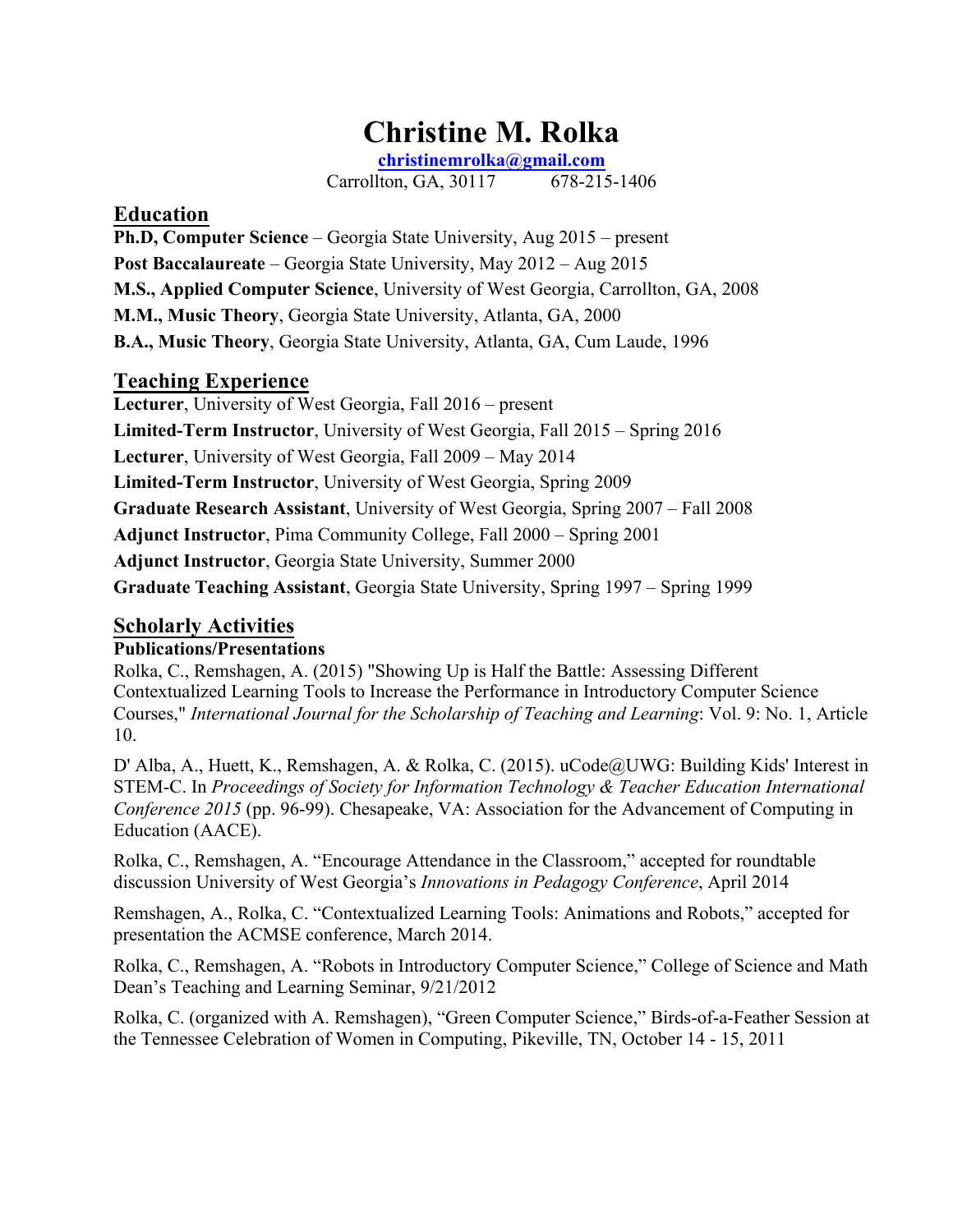# **Grant Funding**

Rolka, C., Remshagen, A. "Introduction to Computer Science with Robots" UWise Mini-Grant, Fall 2012, Amount: \$6,897

Rolka, C., Remshagen, A. "Introduction to Computer Science with Robots" UWise Mini-Grant, Fall 2011, Amount: \$4,843

Remshagen, A., Rolka, C., Yang, L. "Road to Computing" Student Research Assistant Program Grant, Fall 2011, Amount: \$2,000

# **Professional Experience**

**Consultant**, Carrollton GA, 2010 – present

- Web master for
	- o American Political Rhetoric, 2014 present
	- o University of West Georgia's Community Asset Mapping Project, 2014 present
	- o Horton's Books, 2011 present
	- o Carrollton Community Yoga, 2010-2012

**Pascua Yaqui Tribe of Arizona**, Tucson, AZ, July 2002 - July 2006

- Database Programmer & Administrator
- Client Support
- Mentor to Junior Programmer

#### **DRA Software Training**, Tucson, AZ, February 2001 – July 2002

- Query/report writer
- Web Developer's Assistant
- Classroom administrator and student services coordinator

# **Certifications**

**Microsoft Certified Database Administrator**, DRA Software Training, Tucson, AZ, 2003 **Microsoft Certified Professional**, DRA Software Training, Tucson, AZ, 2001 **CompTIA A+ Certification**, DRA Software Training, Tucson, AZ, 2001

## **Professional Affiliations**

Association for Computing Machinery (ACM)

ACM Special Interest Group on Computer Science Education (SIGCSE)

## **Honors and Awards**

2008 Upsilon Pi Epsilon International Honor Society for the Computing Sciences Inductee 2007 Outstanding Graduate Research Assistant of the Year

## **Workshops Attended**

**Cassandra Day Atlanta** – March 19th, 2015

**Institute for Personal Robots in Education (IPRE)** winter workshop, GA Tech, Atlanta, GA; January 2011